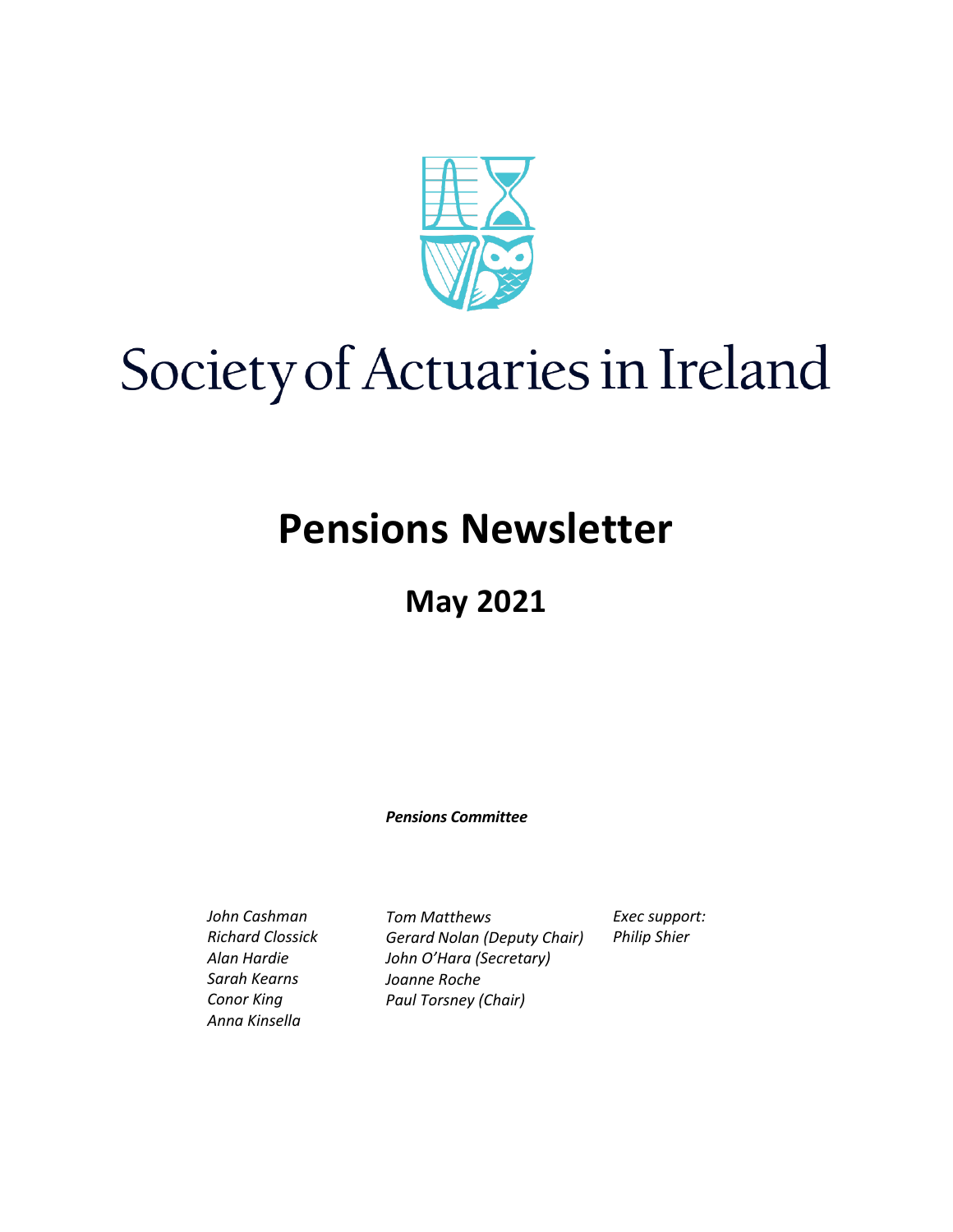

Dear All,

Welcome to the first edition of the Pensions Committee's newsletter, the aim of which is to provide updates to members on the activities of the Committee.

The Committee's main areas of focus include:

- Organising CPD events
- Ensuring that Actuarial Standards of Practice for pensions are developed, reviewed, and updated
- Engaging with stakeholders such as the Pensions Authority, Revenue etc
- Developing responses to consultation papers as they arise from the Pensions Authority, Pensions Commission etc
- Overseeing various pensions related working groups

We hope you find that this newsletter provides an insight into the workings of the Committee. If you have any feedback, or suggestions for other areas of focus, please do not hesitate to contact any of the Committee members or email the Society directly at [info@actuaries.ie.](mailto:info@actuaries.ie)

In this edition of newsletter, we provide updates including:

- Engagement with stakeholders including the Pensions Authority, Revenue and the Department of Social Protection
- Updates on Actuarial Guidance
- Highlights from the CPD calendar
- Scheme Actuary Survey
- Action Plan for 2021

Paul Torsney, who had served as Deputy Chair for the previous 2 years, assumed the role of Chair from Ronan Keane with effect from June 2020. Thanks to Ronan for all his hard work on the Committee over the years. Gerard Nolan replaced Paul as Deputy Chair. Peter Gray has also recently stepped down from the Committee and we thank Peter for his contribution.

We are seeking new members to join the Committee and would be delighted to get applications from anybody who would like to contribute to the Committee's work. Please look out for the call for volunteers which will be issued shortly.

The Pensions Committee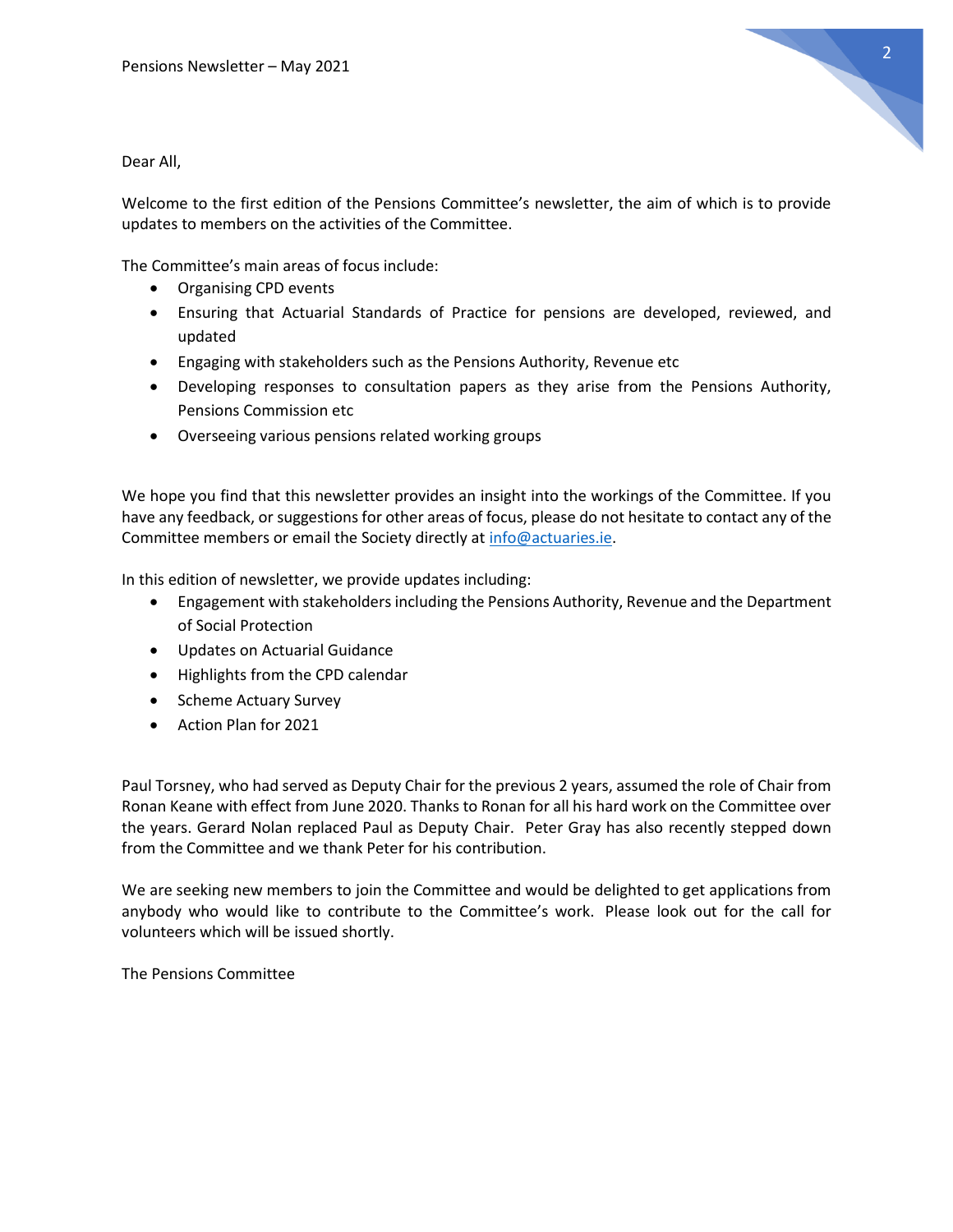# **Regulator & stakeholder engagement**

#### **Pensions Authority**

The Society has regular and ongoing engagement with the Pensions Authority on issues related to existing regulation as well as on the implications of the transposition of IORP II.

The President and Chief Executive, along with the Chair and Deputy Chair of the Committee and Philip Shier, Head of Actuarial Practice, meet with the Pensions Regulator and senior Pensions Authority staff on a regular basis to discuss issues of mutual interest. The most recent meeting was in December 2020, when the main topic for discussion was the longawaited transposition of IORP II, including the Authority's plans in relation to pension scheme supervision post transposition. The next meeting will take place in the coming weeks, when the ramifications of IORP II, now that it has been transposed, will no doubt be the main focus.

In addition to these scheduled meetings, the Committee has had correspondence and discussions with the Authority on a number of specific issues including

- The Authority's approach to supervision during Covid-19 e.g. possible extension or relaxation of deadlines for the submission of AFCs and funding proposals.
- Discussion related to the admissibility of certain assets in the list of "qualifying assets" for the purposes of FSR certification
- What allowance, if any, should be made in Funding Proposals for material changes in the value of assets post effective date, leading to the proposed revision to ASP PEN-4
- How to make AADRs more meaningful i.e. to split out the items now included in the "other" asset category
- The circumstances in which a change to the investment strategy set out in a

S49(3) needed to be reported to the Authority

- Issues arising from the expected transposition of IORP II, in particular relating to the new risk management requirements
- Discussions on the standard transfer value basis and section 34 statutory guidance

The Pensions Regulator made presentations at the Scheme Actuary Forum in June and at the Annual Convention in December and the Committee has invited the Authority to present at the Scheme Actuary Forum scheduled for 15 June 2021.

On 28 April, the Pensions Authorit[y announced](https://www.pensionsauthority.ie/en/news_press/news_press_archive/eu_directive_iorp_ii_is_transposed_into_irish_law.html) that the Regulations transposing the IORP II Directive had been made, and the Authority issued [Information for Trustees](https://www.pensionsauthority.ie/en/news_press/news_press_archive/european_union_occupational_pension_schemes_regulations_2021.html) on 13 May. The Society will meet with the Authority in the near future to discuss issues relating to the implementation of the new requirements and have asked the Pensions Regulator to speak at a CPD event on this topic later in the year.

#### **Revenue**

Based on advice received from Large Cases Division of Revenue, we advised members in February that the tax- free retirement lump sum used in the calculation of tax on severance payments (usually in the SCSB calculation) should be calculated using the "3/80<sup>ths</sup> for each year of service" approach. We asked Revenue for further clarification and have recently had a meeting with the Revenue Legal Services team who are undertaking a review of practice in this regard. The Committee is strongly supportive of the objective of achieving consistency and clarity in relation to this issue and we will advise members when Revenue have confirmed their position.

We have also been advised that other issues which we have raised with Revenue in recent years and to which we are awaiting a response will be addressed. The Society has repeatedly requested that the capitalisation factors set out in Chapter 7 of the Pensions Manual be updated and we have offered to assist Revenue with this.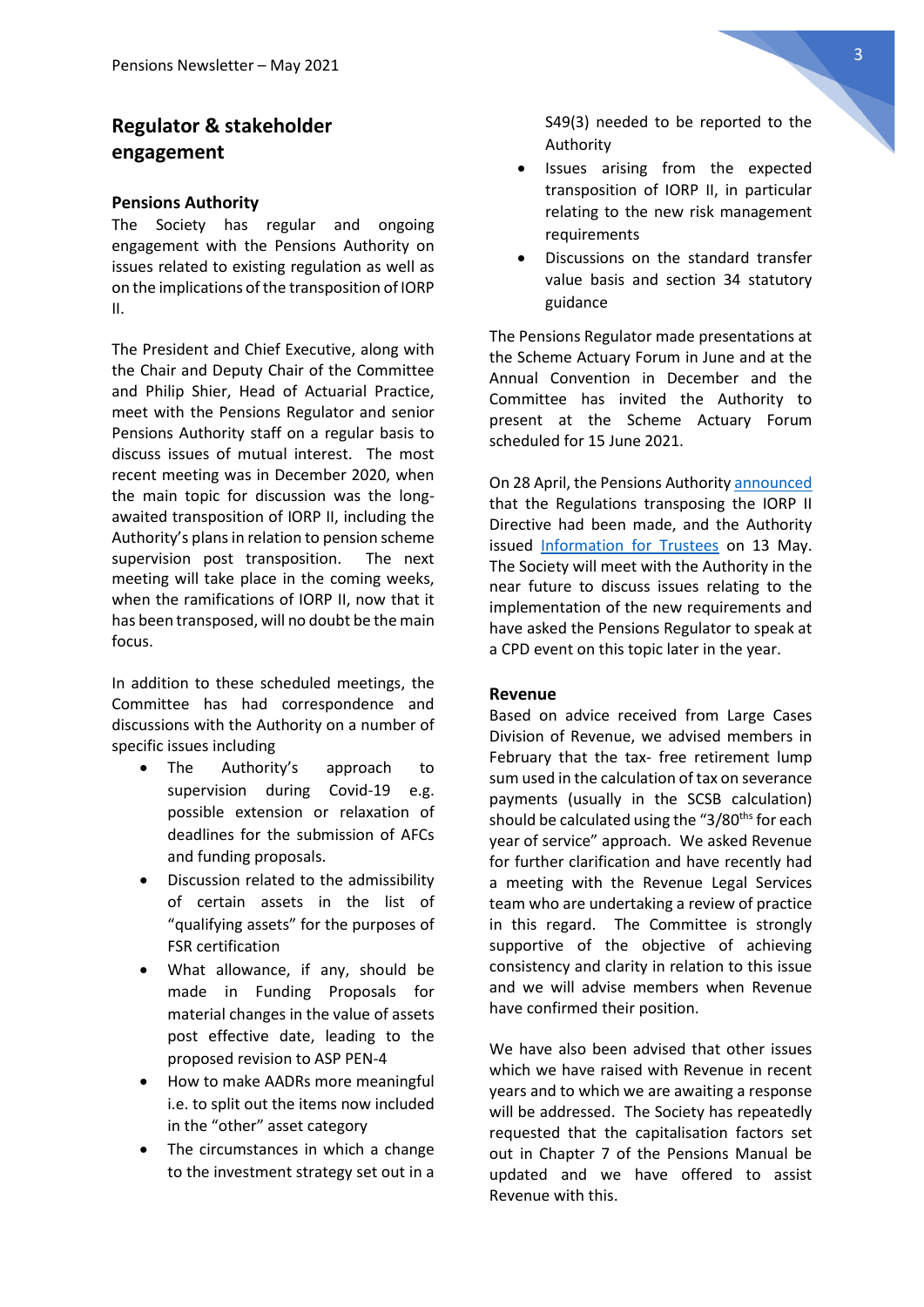#### **Department of Social Protection**

i. Qualifying assets for FSR

Following discussion with the Pensions Committee, the Pensions Authority issued a document entitled '[FAQs on the Funding](https://www.pensionsauthority.ie/en/news_press/news_press_archive/faqs_on_the_funding_standard_reserve.html)  [Standard Reserve'](https://www.pensionsauthority.ie/en/news_press/news_press_archive/faqs_on_the_funding_standard_reserve.html) in September 2019 to provide additional information in this regard. This document confirmed that only those asset classes specifically set out in the legislation were deemed to be 'qualifying assets' and that further primary or secondary legislation would be required to include additional asset classes. In addition, the paper noted that changing regulations is a matter for the Department.

The Committee set up a Working Group in conjunction with members of the Finance & Investment Committee which developed a paper which was sent to the DSP on 30 June 2020. This paper made the general point that delegation to the Pensions Authority of responsibility to define the qualifying criteria in statutory guidance (rather than the use of legislation) would provide greater scope to update the relevant definitions in appropriate limited circumstances as conditions evolve. The paper made further points about the different treatment of asset classes with very similar economic exposure. Specific points were made in relation to Corporate Bonds and LDI strategies.

The Department acknowledged receipt of the paper and stated that they would give it very serious consideration and include it in their continuing review of matters relating to occupational pension schemes generally.

ii. Investment Options for Automatic Enrolment

A [short paper](https://web.actuaries.ie/sites/default/files/story/2021/04/210401%20Investment%20Approaches%20to%20AE.pdf) setting out three key principles in relation to the selection of the default investment strategy was sent to the Department in March 2021, and a subsequent meeting with the Roshin Sen, AE Program Manager in the Department, was attended by the Chairs of the Pensions and the Finance & Investment Committee. The Society undertook to provide some further information to Roshin to assist with their deliberations.

#### **Interdepartmental Pensions Reform and Taxation Group**

On 13 November 2020 the InterDepartmental Pensions Reform and Taxation Group (IDPRTG) published thei[r Report](https://www.gov.ie/en/publication/98d7f-report-of-the-interdepartmental-pensions-reform-and-taxation-group/) as they were charged to do under the terms of The Roadmap for Pensions Reform 2018-2023. This Report has taken into account the responses to the consultation process which they undertook in 2018. The Report and the consultation responses are available in full on gov.ie.

The Report is very comprehensive and detailed, running to 145 pages. The Table of Conclusions which comprises Section 8 contains the proposals to reform and simplify the existing Supplementary Pension Landscape. Many of those Conclusions have been highlighted by the industry as very desirable, if not essential, for some years now and are sequiturs of an approach built on the principle, endorsed in the Report, of having only one all-embracing product for personal pension provision which would operate alongside the occupational pensions scheme as the twin mechanisms for private pension provision to complement State Pensions (including AE which continues to be advocated in the Report).

There are a few Conclusions worthy of further comment.

- 1. *Key ages are to be increased by five years across the board eg access to pension funding at 55 rather than 50; upper NRA increased to 75 from 70. (State Pension Age is dealt with separately elsewhere in the Report)*. This is in line with a generally perceived need (supported in the Report) to draw or receive benefits at older ages.
- 2. *An enhanced PRSA is the personal pension vehicle of choice.* It would be the sole recipient of transfers and it is intended to supplant ARFs by the use of its drawdown function. It is suggested that that would be achieved by amending the existing product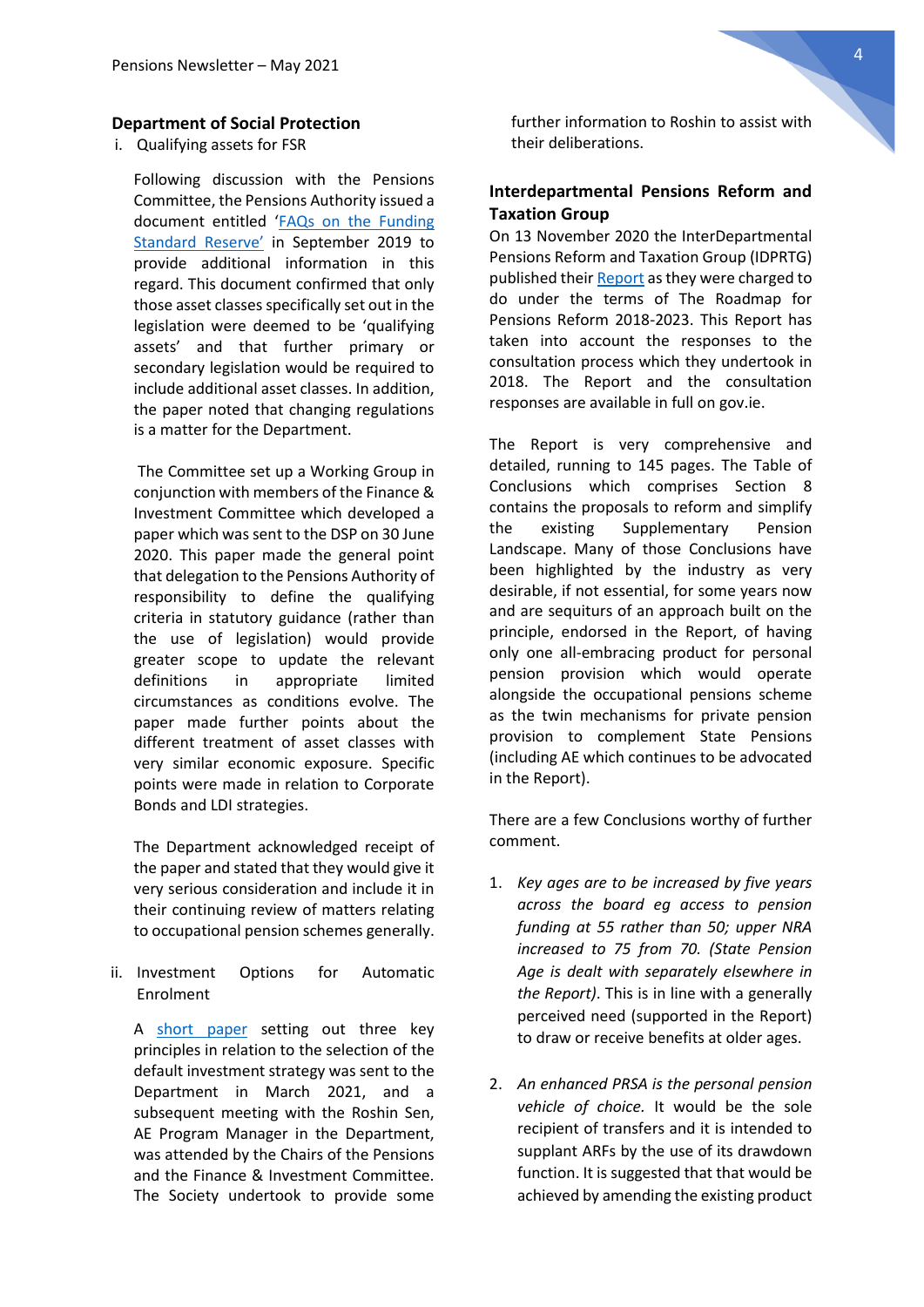which is likely to be problematic. It may be preferable to start again with a totally new product. Management of the transition and the multi-faceted legacy of existing products should not be underestimated.

3. *The drawdown principle would also apply within occupational pension schemes.* This is relatively uncharted territory and will also be problematic. The intention to abolish ARFs and replace them with the proposed drawdown arrangements will bring ARFs under the pensions regulatory regime which may well be counterproductive in providing good outcomes for pensioners.

The Committee, in conjunction with the PRSA Committee, is preparing comments on the Report to send to the Department of Finance.

#### **Pensions Commission**

The Pensions Commission was set up to examine sustainability and eligibility issues in respect of the State Pension and the Social Insurance Fund. A consultation paper was issued in February on *sustainable State Pensions into the future*. The Society [responded](https://web.actuaries.ie/sites/default/files/story/2021/03/210304%20SAI%20Submission%20to%20Pensions%20Commission%20consultation.pdf) and also attended the [Stakeholder](https://www.gov.ie/en/consultation/0a525-the-pensions-commission-consultation/)  [Forum.](https://www.gov.ie/en/consultation/0a525-the-pensions-commission-consultation/)

#### **Updates on Actuarial Guidance**

The Committee has reviewed a number of pension-specific ASPs, and provided input to more general ASPs. Recent changes cover:

- a) [PEN-1 \(valuation reports\)](https://web.actuaries.ie/standards/asp/asp-pen-1) a new version came into effect on 1 April 2020. This reflected feedback from Reviewing Actuaries following the compliance monitoring process and discussion at the Scheme Actuary Forum in March 2019.
- b) PEN-3 (AFCs/FSRCs) suggested changes were put to member consultation in late 2020. Following feedback as part of the consultation, some subsequent changes were made – specifically to mandate the use of the swap curve in assessing the

substitute fixed rate for schemes with inflation-linked increases to pension in payment. An updated version of PEN-3 was put to member consultation in March 2021, with a proposed implementation date of 1 July 2021. The Committee, having considered the comments received, concluded that no further changes were required and Council approved the draft for submission for approval by the Minister for Social Protection.

- c) PEN-4 (Funding proposals & on-track statements) - currently under review, particularly in light of comments during 2020 from the Pensions Regulator. We expect this will be put to member consultation in the near future.
- d) [PEN-11 \(Directors pensions costs\)](https://web.actuaries.ie/standards/asp/asp-pen-11) a new version came into effect on 1 April 2020. This amended the classification from Recommended to Mandatory.
- e) [PEN-12 \(DC projections\)](https://web.actuaries.ie/standards/asp/asp-pen-12) a new version came into effect on 1 March 2021. This reflected changes in financial and economic assumptions – in general, the assumed future increases and investment return assumptions were lowered.

The Society has also issued updated general standards which impact on pensions actuaries

- f) PA-1 (Continuing Professional Development), which will apply for the CPD year commencing 1 September 2021, sets out revised CPD requirements. This has been exposed for member consultation (now closed) and will be issued in the near future.
- g) [PA-2 \(General Actuarial Practice\) -](https://web.actuaries.ie/sites/default/files/asp/ASP%20PA-2/Final%20Version%20of%20PA%202%20v1.1%20April%202021%20%28with%20explanatory%20note%29.pdf) a new [version](https://web.actuaries.ie/sites/default/files/asp/ASP%20PA-2/Final%20Version%20of%20PA%202%20v1.1%20April%202021%20%28with%20explanatory%20note%29.pdf) came into effect on 1 April 2021. The revised version reflects new requirements in international standards in relation to actuarial models and also brings in requirements concerning compensation for professional shortcomings.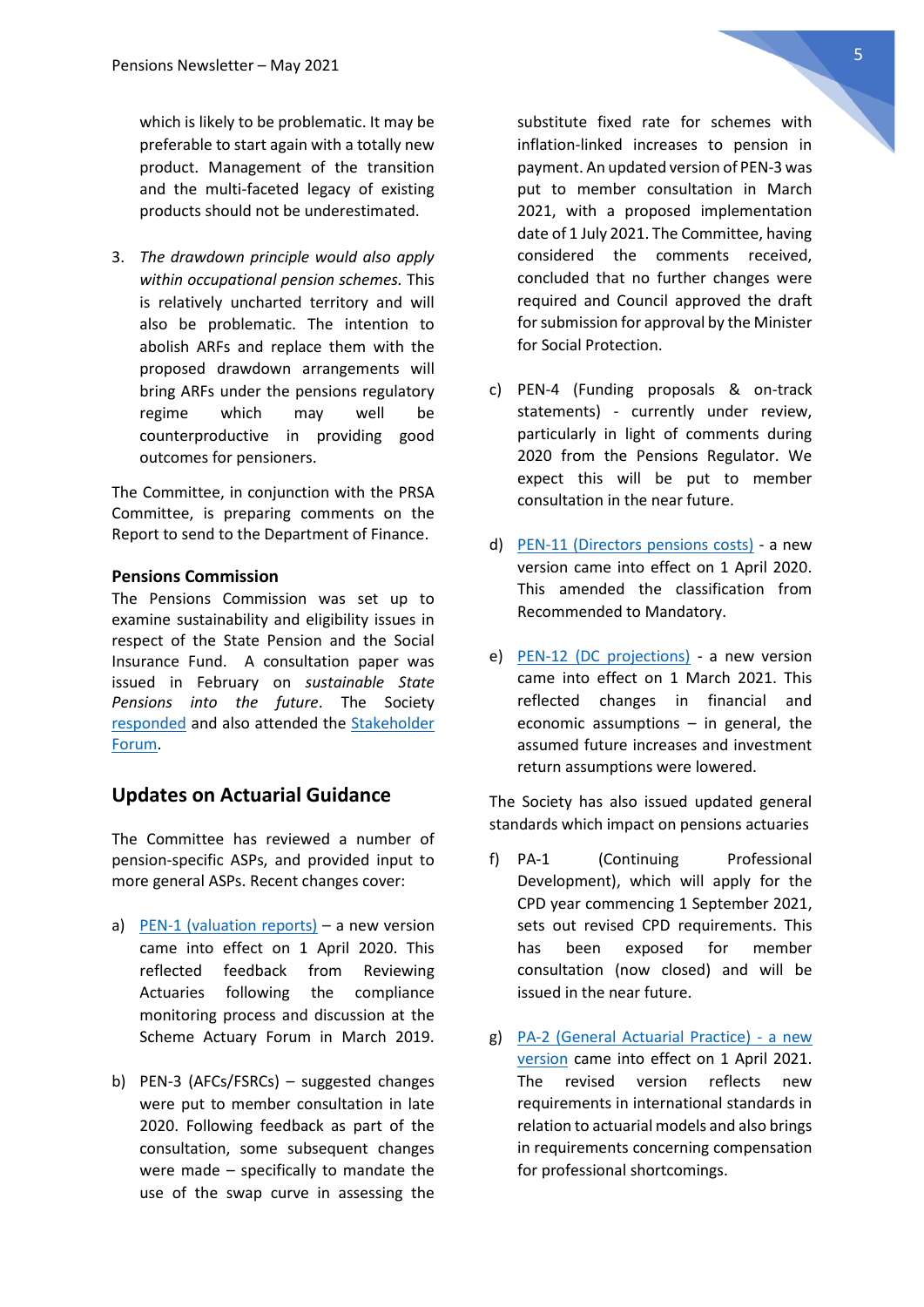h) [EXP-1 \(Expert Witness\) -](https://web.actuaries.ie/sites/default/files/asp/ASP%20EXP-1/ASP%20EXP-1%20v1.3.pdf) a new version came into effect on 1 September 2020 which is Mandatory for pensions actuaries providing expert evidence.

The IFoA have proposed certain changes to **[Actuarial Profession Standard \(APS\) P1:](https://www.actuaries.org.uk/news-and-insights/news/proposals-introduce-revised-actuarial-profession-standard-aps-p1)  [Duties and Responsibilities of Members](https://www.actuaries.org.uk/news-and-insights/news/proposals-introduce-revised-actuarial-profession-standard-aps-p1)  [undertaking work in relation to pension](https://www.actuaries.org.uk/news-and-insights/news/proposals-introduce-revised-actuarial-profession-standard-aps-p1)  [schemes](https://www.actuaries.org.uk/news-and-insights/news/proposals-introduce-revised-actuarial-profession-standard-aps-p1)**, particularly around conflicts of interest where scheme actuaries also advise the sponsoring employer. We have engaged with the IFoA on this point, noting that PEN-13 is in place to provide safeguards in this regard. We will provide further information on this as the update to APS P1 progresses.

### **Working Group reviewing the standard transfer value basis**

In 2014, the Pensions Authority took over responsibility for setting the standard basis for calculating transfer payments under section 34 of the Pensions Act, and the Society no longer has a direct role in setting the basis. However, in response to comments raised by members as well as the Committee's regular engagement with the Authority, it was proposed that the Committee would give some input to the Authority on potential changes to the transfer value basis, primarily to reflect current market conditions.

Any reform of the standard transfer value basis may potentially impact on scheme funding levels and the allocation of pension scheme assets between retired and non-retired members (or between younger and older nonretired members). It is arguably a policy decision for the Department of Social Protection, which must consent to any change. However, even taking no action has a consequence for the potential share of funds as the pensioner valuation basis, being directly linked to current annuity rates, has automatically increased in value due to reductions in interest rates over the last number of years, while the standard transfer value basis for non-retired members has only to a limited extent.

The Committee's engagement with the Pensions Authority on this matter is ongoing.

# **Brexit: The Occupational Pension Schemes (UK Members) Regulations 2020**

In case you missed it[, the Occupational Pension](https://www.pensionsauthority.ie/en/news_press/news_press_archive/the_occupational_pension_schemes_united_kingdom_members_regulations_2020.html)  [Schemes \(United Kingdom Members\)](https://www.pensionsauthority.ie/en/news_press/news_press_archive/the_occupational_pension_schemes_united_kingdom_members_regulations_2020.html)  [Regulations 2020](https://www.pensionsauthority.ie/en/news_press/news_press_archive/the_occupational_pension_schemes_united_kingdom_members_regulations_2020.html) came into effect on 31 December 2020. These Regulations retain the protections afforded to UK members under the Pensions Act 1990 following from the withdrawal of the United Kingdom from membership of the European Union. The Regulations can be accesse[d here.](http://www.irishstatutebook.ie/eli/2020/si/717/made/en/pdf)

# **Survey on actions being taken by pension schemes as a result of COVID-19**

Early 2020 saw the start of the COVID-19 crisis and brought a significant level of volatility and uncertainty to investment markets with a resulting impact on the funding position of defined benefit pension schemes. In order to understand how pension schemes were reacting to the crisis, the Pensions Committee carried out a survey of scheme actuaries in relation to how their clients were reacting. The results of the survey were presented at the Scheme Actuary forum on 12 June 2020. The key findings included:

- Most clients were reviewing the funding position of their schemes
- Where funding valuations were in progress, then in most cases, no explicit allowance was being made for experience since the start of the year
- In terms of reacting to the crisis, the view in most cases was 'wait and see'
- Although there was no indication of any immediate actions being taken, 75% of respondents stated that some/most of their clients saw